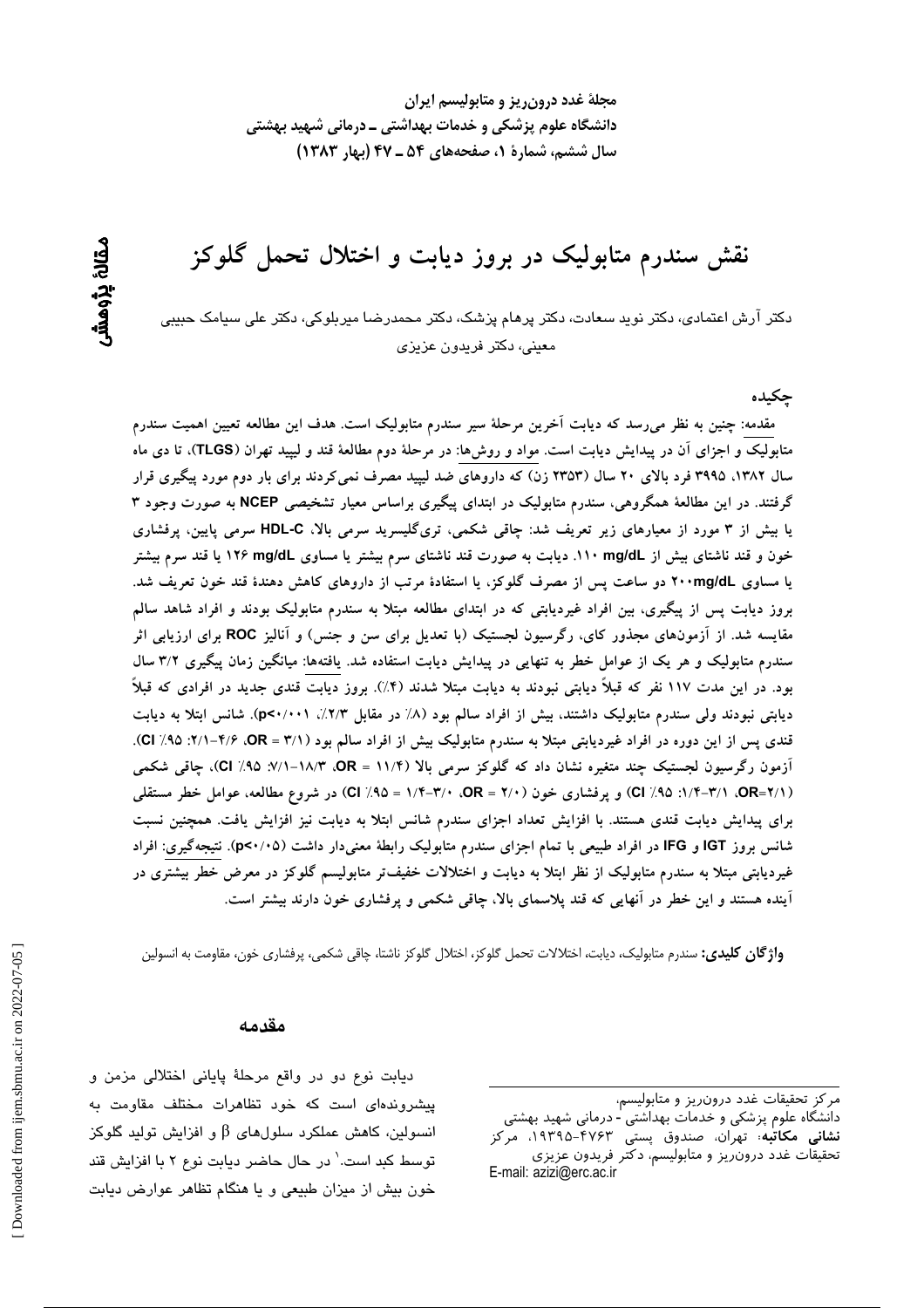تشخیص داده میشود، در حالی که به نظر میرسد این مرحله تنها نقطة انتهایی و قلهٔ کوه یخی است که مقاومت به انسولین و اختلالات متابولیک ناشی از آن پایهٔ آن را تشکیل میدهند.' این اختلال متابولیک قاتل پنهانی است که تنها وقتی به دیابت و عوارض آن می انجامد، تشخیص داده می شود. سندرم متابولیک (یا سندرم X) به صورت مجموعهای از پرفشاری خون، اختلال متابولیسم گلوکز، دیس لیپیدمی و چاقی (به خصوص چاقی مرکزی) تعریف میشود.<sup>۲</sup> به نظر می رسد اختلال زمینهای این سندرم، مقاومت به انسولین باشد. ٔ چاقی که از اجزای اصلی این سندرم است، حتی در فرمهای خفیف با افزایش خطر دیابت همراه است. چنین همرا*هی*ای در حضور مقاومت به انسولین تشدید میشود<sup>ه\*</sup> و همین موضوع باعث شده است بسیاری از پژوهشگران در مورد ارتباط آن با ایجاد دیابت نوع ٢ یا عوارض دیابت فرضیاتی را مطرح کنند. مطالعهای آیندهنگر در افرادی که برای ۵ سال مورد پیگیری قرار گرفته بودند، نشان داد که سندرم متابولیک به طور مستقل میتواند به افزایش خطر ایجاد دیابت نوع ٢ یا اختلال تحمل گلوکز در افراد طبیعی بینجامد. ٔ در مطالعهٔ ستار و همکاران نشان داده شد که سندرم متابولیک حتی بیش از آنکه خطر بیماریهای قلبی ـ عروقی را افزایش دهد یا افزایش خطر ایتلا به دیایت همراه است.<sup>۷</sup> در همین مطالعهٔ نشان داده شد که با افزایش تعداد اجزای سندرم متابولیک در فرد مبتلا، خطر ابتلا به دیابت افزائش مے بائد.

در مورد پیشرفت سندرم متابولیک به دیابت نوع ۲ در جمعیت ایرانی اطلاعاتی در دست نیست. در این مطالعهٔ کوهورت، بروز دیابت در نمونههای بالای ۲۰ سال از شهر تهران در ارتباط با سندرم متابولیک بررسی شد.

## مواد و روشها

برای این بررسی از بانک اطلاعاتی مطالعهٔ قند و لیپید تهران (مرحلهٔ اول به علاوهٔ قسمتی از اطلاعات پیگیری مرحلهٔ کوهورت طرح که تا پایان دی ماه ۱۳۸۲ گرداوری شده است) استفاده شد. مطالعهٔ قند و لیپید تهران<sup>:</sup> مطالعهای است که به منظور تعیین عوامل خطرساز بیماریهای غیرواگیر در جمعیت شهری تهران و اتخاذ اقدامات مبتنی بر

جمعیت برای تغییر شیوهٔ زندگی این جمعیت و جلوگیری از سير پيشروندۀ ديابت قندی و ديسليپيدمیها انجام مي شود.<sup>٨٨</sup> اين مطالعه شامل دو مرحلهٔ اصلي است. مرحلهٔ اول آن یک مطالعهٔ مقطعی به منظور تعیین شیوع بیماریهای عمدهٔ غیرواگیر و عوامل خطرساز مربوط به آنهاست و مرحلهٔ دوم مطالعه، یک بررسی همگروهی است که برای ۲۰ سال طراحی شده است. در مرحلهٔ اول مطالعه، ۱۵۰۰۵ نفر از افراد ٣ تا ۶۹ سالة منطقة ١٣ تهران از سال ١٣٧٧ تا ١٣٨٠ به روش خوشهای تصادفی انتخاب شدند که ۱۰۳۶۸ نفر از آنان در گروه سنی ۲۰ سال به بالا بودند. در مرحلهٔ دوم مطالعه تا پایان دی ماه ۱۳۸۲، ۵۷۶۲ نفر برای پیگیری مراجعه کردند که ۴۲۳۹ نفر از آنها در مرحلهٔ اول در گروه سنی بالای بیست سال بودند. از این تعداد، افرادی که داروهای ضد لیپید مصرف میکردند، حذف شدند و به این ترتیب ۳۹۹۵ نفر برای این آنالیز مورد پررسی قرار گرفتند.

#### انداز مگسری ها

روش كار در مطالعهٔ قند و ليپيد تهران، نحوهٔ اندازهگیریهای مختلف، روشهای آزمایشگاهی و دقت آنها قبلاً به تفصيل منتشر شده است.<sup>۱۵،۱۶</sup> به طور خلاصه همهٔ افراد دعوت شده بعد از اخذ رضایتنامهٔ آگاهانه، به وسیلهٔ یزشکان آموزش دیده و براساس یک برنامهٔ واحد مورد مطالعه قرار گرفتند. برای اندازهگیری فشار خون، فرد مورد مطالعه به مدت ۱۵ دقیقه استراحت کرد و سپس یک پزشک، فشار خون فرد را به وسیلهٔ یک دستگاه فشار خون استاندارد اندازهگیری کرد. سنجشهای آنتروپومتری بعد از در آوردن کفشها و پوشیدن یک لباس سبک توسط شرکتکنندگان انجام شد. دور کمر در سطح ناف اندازهگیری شد. از افراد مورد مطالعه یک نمونهٔ خون بین ساعت ۹-۷ صبح در وضعیت ناشتا (بعد از ۱۴-۱۲ ساعت ناشتایی شبانه) گرفته شد. آزمونها در تمام موارد در آزمایشگاه مرکز تحقیقات مطالعهٔ قند و لیپید تهران در همان روز اخذ نمونه انجام میشد. بررسی گلوکز نمونه به طریق رنگ سنجی آنزیمی با روش گلوکز اکسیداز صورت پذیرفت. غلظت ترىگليسريد توسط آزمون،هاى كالريمتريک آنزيمى کلسترول استراز،<sup></sup>" کلسترول اکسیداز<sup>"</sup> و گلیسرول فسفات

ii- Cholesterol esterase

iii- Cholesterol oxidase

i-Tehran lipid and glucose study (TLGS)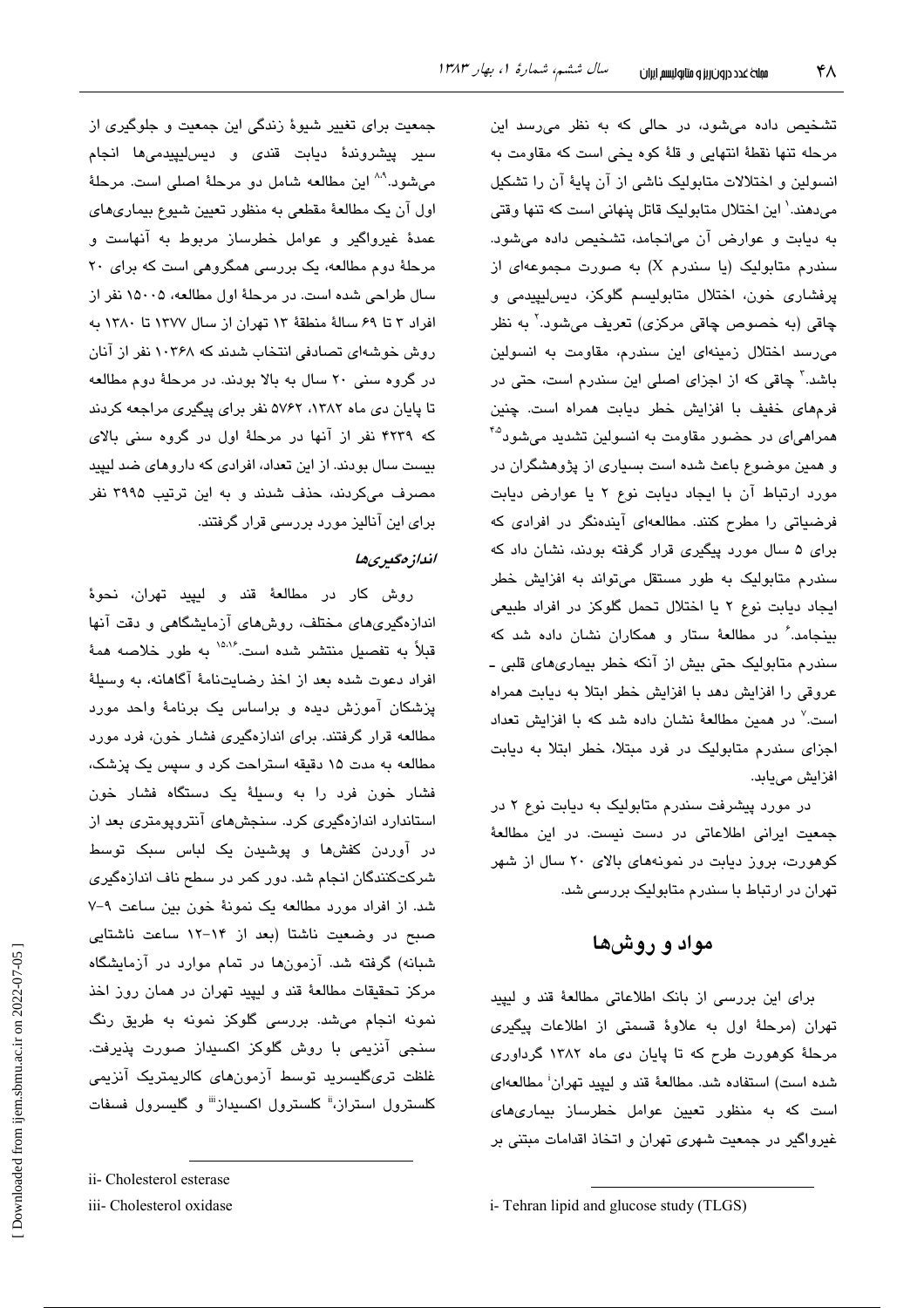۴۹

|                                          | دیابتیهای جدید (۱۱۷=n)                        | غیردیابتیها (۲۹۰۲=n)                        |
|------------------------------------------|-----------------------------------------------|---------------------------------------------|
| سن (سال)                                 | $\Delta Y / \cdot (1Y/\Lambda)^{*}$           | 45/7 (17/5)                                 |
| $(\rm mg/dL)$ كلسترول                    | $Y19 (07)^T$                                  | $Y\setminus (Y\circ)$                       |
| $(mg/dL)$ LDL-C                          | $\forall \forall (\mathfrak{f} \cdot )$       | $\forall x \in (XY)$                        |
| $(mg/dL) HDL-C$                          | $\mathbf{r} \cdot (\mathbf{v} \cdot)^\dagger$ | YY/V(11)                                    |
| ترىگليسريد (mg/dL)                       | $XY1(199)^*$                                  | YF(A)                                       |
| فشار خون سیستولی (میلی متر جیوه)         | $179 (77)^*$                                  | 119(1)                                      |
| فشار خون دیاستولی (میلی متر جیوه)        | $\Lambda Y$ $(11)^*$                          | $V\Lambda$ $(V \cdot)$                      |
| $(mg/dL)$ قند خون ناشتا                  | $\mathcal{N}(\mathcal{N})^*$                  | 9.9)                                        |
| قند خون ۲ ساعت بعد از مصرف گلوکز (mg/dL) | $Y^*$ $(Y^*$                                  | $\lambda$ . $\circ$ ( $\lambda$ )           |
| $(kg/m2)$ BMI                            | $\Upsilon\Lambda/9$ $(\Upsilon/\Upsilon)^*$   | $Y$ $/$ $\wedge$ $(Y/V)$                    |
| دور کمر (سانتیمتر)                       | $94/8$ $(9/8)^*$                              | $\Delta V/\Delta$ (11/2)                    |
| نسبت دور کمر به باسن                     | $\cdot$ /91 $(\cdot/\cdot V)^*$               | $\cdot$ / $\wedge$ Y $(\cdot/\cdot \wedge)$ |

جدول ١– مقايسهٔ خصوصيات پايهٔ افرادي كه در انتهاي پيگيري به ديابت مبتلا شدند با افرادي كه ديابتي نشدند (مطالعهٔ قند و ليپيد تهران)

اعداد ببانگر مبانگین (انجراف معبار) هستند.

\* p<-/··\ \* p<-/·· ^ \* p<-/- شىبت به غير ديابتي ها.

اکسیداز<sup>:</sup> اندازهگیری و غلظت HDL-C بعد از رسوب آپوليپوپروتئين B توسط اسيدفسفوتانگستيک تعيين شد.

#### تعریف سندرم متابولیک و دیابت

براساس گزارش ATP III" سندرم متابولیک به صورت وجود سه معیار یا بیشتر از موارد زیر تعریف شد: – *چاقی شکمی: دو*ر کمر بیشتر از ۱۰۲ سانتیمتر در مردان و ۸۸ سانتی متر در زنان. *-ھىيرترىگلىسرىدىى: ترىگل*ىسرىد سرم بزرگتر يا مساوی ۱۵۰ میلیگرم در دسیلیتر. - HDL-C *پایین:* غلظت HDL-C کمتر از mg/dL در مردان و mg/dL ۵۰ در زنان. - *پرفشاری خون*: فشار خون بیشتر یا مساوی ۱۳۰/۸۵ ميلي متر جيوه يا سابقة مصرف داروهاي ضد فشار خون. -قند ن*اشتای بالا*: قند خون ناشتا mg/dL ۱۱۰ یا بالاتر یا ساىقة درمان دىاىت.

ابتلا به دیابت طبق معیارهای ADA به صورت قند پلاسمای ناشتای بالاتر از mg/dL ۱۲۶ با قند دو ساعت بعد

i- Glycerol phosphate oxidase

ii- Adult Treatment Panel III

از مصرف گلوکز بیشتر از r۰۰ mg/dL با مصرف داروی ضد دبابت به تجویز پزشک تعریف شد. دبابت جدید به صورت ابتلا به دیابت طبق تعریف بالا در طول مدت پیگیری در فردی که در ابتدای مطالعه دیابت نداشته است تعریف شد. بروز دیابت پس از پیگیری، بین افراد غیردیابتی که در ابتدای مطالعه مبتلا به سندرم متابولیک بودند و افراد شاهد سالم مقايسه شد.

### آناليز آماري

نتايج تحليلهاى توصيفى به صورت فراوانى، درصد و فاصلة اطمينان ٩۵٪ عرضه شدهاند. آزمون t براى مقايسة مقادیر پایهٔ متغیرها در دو گروهی که بعداً دیابتی شدند و افراد سالم استفاده شد. برای مقایسهٔ فراوانیها بین افراد گروههای مختلف از مربع کای<sup>iii</sup> استفاده شد. با کمک آنالیز ROC حساسیت و ویژگی سندرم متابولیک در پیشبینی ابتلا به دبابت تعبین شد. در این آنالیز، دبابت به عنوان پیامد و تعاریف مختلف سندرم متابولیک به عنوان آزمونهای مختلف تعیین این پیامد استفاده شدند. آنالیزهای رگرسیون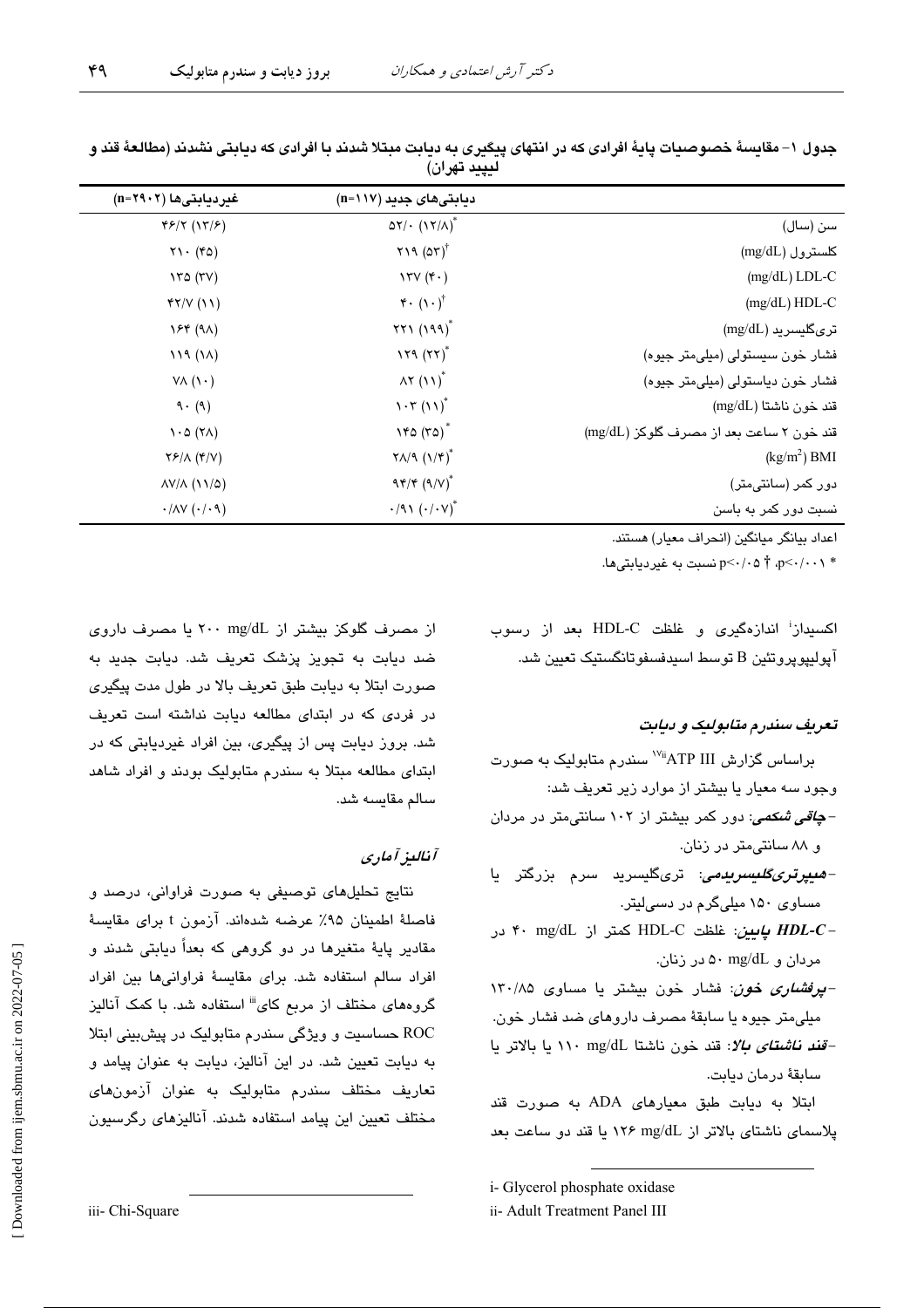|                           | نسبت شانس برای دیابت*                                      | نسبت شانس برای IFG                                         | نسبت شانس برای IGT                           |
|---------------------------|------------------------------------------------------------|------------------------------------------------------------|----------------------------------------------|
| گلوکز بالا <i>ی</i> سرمی  | $11/F (V/1 - 1\lambda/T)$                                  |                                                            |                                              |
| چاق <i>ی</i> شکم <i>ی</i> | $Y/\gamma$ $(\gamma/\gamma-\gamma/\gamma)$                 | $1/F (1/Y-Y/Y)$                                            | $\binom{1}{0}$ $\binom{1}{1}$ $\binom{1}{1}$ |
| HDL-C يايين               | $\sqrt{\cdot$ ( $\cdot/\nu-\sqrt{\nu}}$ )                  | $1/\mathfrak{r}$ $(1/\cdot -\mathfrak{r}/\cdot)$           | $\sqrt{\tau}$ ( $\cdot$ /9- $\sqrt{9}$ )     |
| ترىگليسريد بالا           | $\frac{1}{\sqrt{7}} \left( \frac{\cdot}{\sqrt{7}} \right)$ | $\binom{1}{0}$ $(\binom{1}{1}-\binom{1}{1})$               | $1/9 (1/7 - 7/5)$                            |
| پرفشاری خون               | $Y/\cdot (1/\mathfrak{r}-\mathfrak{r}/\cdot)$              | $\frac{\gamma}{\tau}$ ( $\cdot$ /9- $\frac{\gamma}{\nu}$ ) | $\binom{1}{r}$ $\binom{1}{r}$                |

جدول ۲– نسبت شانس ابتلا به دیابت IGT و IFG برای اجزای سندرم متابولیک (مطالعهٔ قند و لیپید تهران)

\* نسبتهای شانس با کمک مدل رگرسبون محاسبه شدهاند و هر یک برای سایر متغیرهای این جدول به علاوه سن و جنس تعدیل شدهاند. اعداد داخل يرانتز بيانگر فاصلهٔ اطمينان ۹۵٪ هستند.

> انجام شده به روش رگرسیون لجستیک و همگی با تعدیل برای سن و جنس بودند. روش آزمون Backward stepwise بود و نسبتهای شانس به دست آمده براساس فاصلهٔ اطمينان ٩۵٪ تفسير شد.

#### بافتهها

طول پیگیری ١ تا ۶ سال با متوسط ٢/٢±٢/٢ سال بود. در این مدت ۱۱۷ نفر ـ که قبلاً دیابتی نبودند ـ به دیابت مبتلا شدند (۴٪). میزان بروز دیابت در مدت یاد شده در مردان و زنان تقریباً برابر بود. در مقایسهٔ افرادی که به دیابت میتلا شدند، نسبت به افرادی که در طول مدت پیگیری دیابتی نشدند، مشاهده شد که دیابتی های جدید در ابتدای پیگیری کلسترول، تریگلیسیرید، فشار خون، دور کمر، BMI، و اختلالات گلوکز بیشتر و HDL-C کمتری داشتند (جدول ۱). تفاوتی بین LDL-C در دو گروه مشاهده نشد.

ابتلا به دیابت در پایان مدت پیگیری در افراد مبتلا به سندرم متابولیک شایعتر از سایرین بود. ۸٪ مبتلایان به سندرم متابولیک و ۲/۳٪ باقی افراد در پایان مدت پیگیری به ديابت جديد مبتلا شدند (p<-/r>/. به اين ترتيب نسبت شانس (تعدیل شده برای سن) برای ابتلا به دیابت در افراد مبتلا به سندرم متابولیک نسبت به افراد بدون این سندرم برابر ٣/١ (فاصلة اطمينان ٩٥٪: ٢/۶–٢/١) بود. نسبت شانس بعد از حذف افرادی که FPG بالا یکی از اجزای سندرم متابولیک را در آنها تشکیل میداد، همچنان معنیدار بود (٥٢/٢=OR)، فاصلة اطمينان ٢/٥٪؛ ٢/٥-١/٥).

در مدل رگرسیون، سن، جنس و اجزای سندرم متابولیک وارد شدند. با روش Backward stepwise اختلالاتی که در مدل باقی ماندند، قند خون بالا، چاقی شکمی و پرفشاری خون بودند (جدول ۲). در مدل رگرسیون دوم افرادی که یکی از اجزای سندرم متابولیک در آنها بالا بودن قند خون بود حذف شدند. به این ترتیب ۴ جزء سندرم متابولیک به علاوهٔ سن و جنس در مدل آزمون شدند. اجزایی که در مدل ماندند همان چاقی شکمی (۲/۷=OR، فاصلهٔ اطمینان ۹۵٪؛ ۰/۱/-۴/۲) و پرفشاریخون (۰/۷=OR، فاصلهٔ اطمینان ۹۵٪؛ ٠/١/-٢-١/٢) بودند. وجود تعداد بيشتر اختلالات با افزايش شانس ابتلا به دیابت جدید همراه بود. در حالی که وجود یک جزء سندرم متابولیک با افزایش معنیدار شانس ابتلا به دیابت همراه نبود، وجود هر ۵ جزء، شانس را تا ۲۴ برابر افزايش مىداد (جدول ٣).

جدول ۳– شانس ابتلا به دیابت براساس تعداد اجزای سندرم متابوليک (مطالعهٔ قند و ليپيد تهران)

| فاصلهٔ اطمينان ۹۵٪                         | نسىت شانس                          | تعداد اجزاى سندرم |
|--------------------------------------------|------------------------------------|-------------------|
|                                            |                                    | صنفر              |
| $\cdot$ /۴ $-$ ۳/۵                         | $\frac{1}{\tau}$                   |                   |
| $\frac{1}{2}$                              | $Y$ <sup><math>\gamma</math></sup> | ٣                 |
| $Y/\cdot - Y^2/\Delta$                     | ۵/۲                                | ٣                 |
| $\frac{1}{2}$                              | ۹۱۶                                | ۴                 |
| $\Delta/\lambda-\lambda\cdot\cdot\prime$ ۴ | ۲۴/۱                               | ۵                 |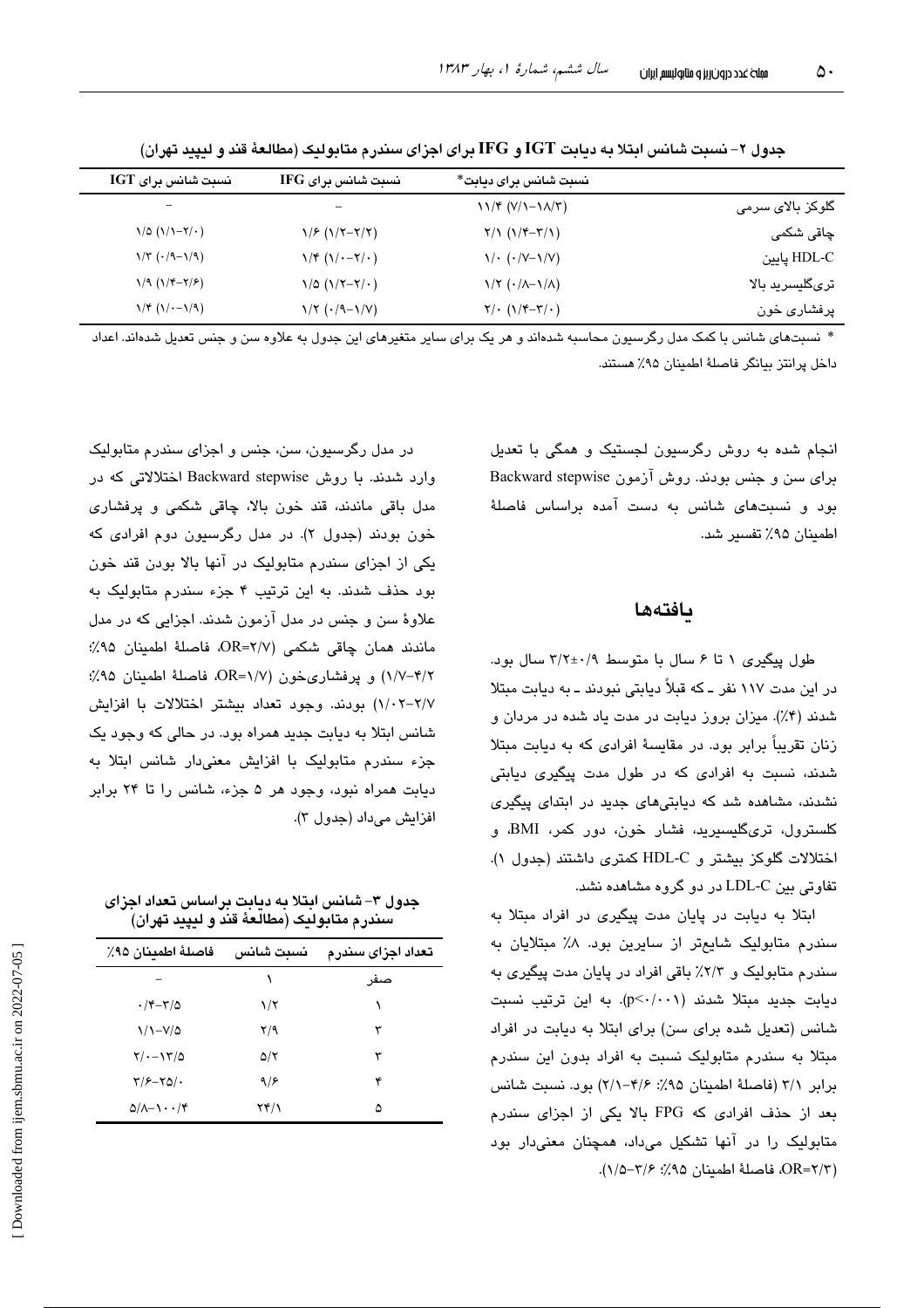

ويژگى

نمودار ۱– منحنی Roc حساسیت و ویژگی تعاریف سندرم متابولیک در پیشبینی ابتلا به دیابت (مطالعهٔ قند و لیپید تهران)

ارزش اجزای سندرم متابولیک در پیشبینی ایجاد IFG و IGT بررسی شد که نتایج آن نیز در جدول (۲) آمده است. برای این آنالیز فقط از کسانی استفاده شد که در ابتدای مطالعه قند زیر ۱۰۰ و 2hPG کمتر از ۱۴۰ داشتند. نسبت شانس بروز دیابت برای تمام اجزای باقی ماندهٔ سندرم متابولیک (غیر از گلوکز) معنی دار بود.

حساسیت و ویژگی تعاریف مختلفی از سندرم متابولیک در پیشبینی ایجاد دیابت بررسی شد (جدول ۴). همانگونه که مشخص است، تعریف رایج سندرم متابولیک (وجود سه معیار یا بیشتر) با حساسیت ۵۸/۱٪ و ویژگی ۷۲/۴٪ همراه است. نمودار (۱) منحنی ROC را برای تعاریف مختلف سندرم متابولیک نشان مىدھد.

### بحث

رابطهٔ دیابت نوع ۲ و بیماریهای قلبی ـ عروقی بسیاری را واداشته است تا به دنبال زمینهای مشترک برای این دو باشند."`` این زمینهٔ مشترک میتواند مقاومت به انسولین و سندرم متابولیک باشد.<sup>۳</sup> شواهد روزافزونی نشان میدهد که افراد مبتلا به این سندرم در معرض خطر بالای ابتلا به دیابت جدید و بیماریهای قلبی ـ عروقی هستند.<sup>۱۴–۱۲</sup> از طرف دیگر بسیاری از صاحبنظران معتقدند چنین ارتباطی نباید جای تعجب داشته باشد چون اجزای این سندرم خود عوامل خطر دیابت و اختلالات قلبی ـ عروقی هستند.<sup>۱۵</sup> این افراد

لزوم جدا کردن یک تعریف بالینی را به عنوان «سندرم متابولیک» نیز زیر سؤال میبرند و معتقدند ابتدا باید ثابت شود که این سندرم با خطری بالاتر از خطر اجزای خود همراه است.

برای اثبات وجود سندرمی متشکل از عوامل خطرساز مختلف بیماریهای قلبی ـ عروقی و دیابت که جدا از اجزای خود به عنوان یک پاتوفیزیولوژی جداگانه عمل میکند، فاکتور آنالیز<sup>ا</sup> به صورت گسترده به کار رفته است.<sup>۱۴</sup> اساس این روش کاستن از مجموعهای از متغیرهای مستقل و رسیدن به مجموعهٔ کوچکی از متغیرهاست که میتواند زیربنای روابط مشاهده شده را توضیح دهد. تعداد زیادی از فاکتور آنالیزهای انجام شده در سندرم متابولیک بر وجود چنین مکانیسم پایهای و مدلی که همراهی عوامل خطرساز و اثر آنها بر بروز دیابت را توضیح دهد صحه گذاشتهاند.<sup>۱۲،۱۶،۷</sup>

یا این وجود لالور و همکاران در پررسی اخیری که روی اين فاكتور آناليزها انجام دادهاند، `` صحت ياية تئوريك آنها را زیر سؤال برده، آنها را به دلیل روشن نبودن سؤال تحقیق و زمینهٔ انجام کار نقد کردهاند. این نویسندگان ف**ع**لاً طراحیهای دیگر را که با پایهٔ تئوریک قویتر انجام میشوند مرجح دانستەاند.

i - Factor analysis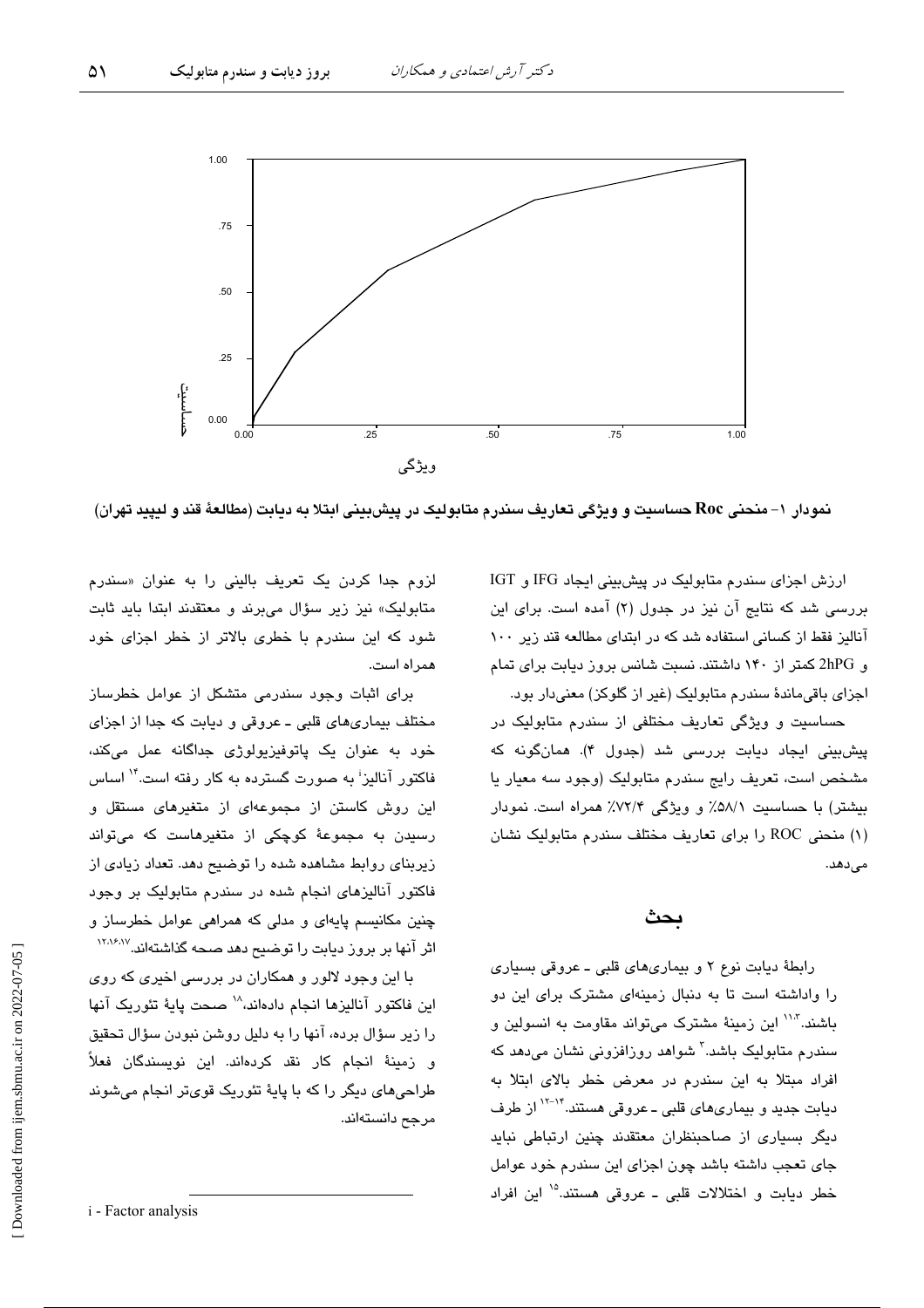|                     |                                       | 10 J V              |                  |                  |
|---------------------|---------------------------------------|---------------------|------------------|------------------|
|                     | حساست                                 | ويژگى               | ارزش اخباری مثبت | ارزش اخباری منفی |
| یک معیار یا بیشتر   | 7.90/N                                | $7.17/\lambda$      | 7.870            | 7.9A/V           |
| دو معیار یا بیشتر   | 7.187                                 | 2.87/8              | 7.0/V            | 7.91/2           |
| سه معیار یا بیشتر   | $\frac{1}{2}$ $\Delta\Lambda/\Lambda$ | 7.577               | ۰⁄.٨             | $X$ $V$          |
| چهار معیار یا بیشتر | 7.7V/F                                | $7.91/\mathfrak{r}$ | $2\lambda$       | 7.99/1           |
| پنج معيار           | 7.77                                  | 7.99/0              | 755/             | 7.98/7           |

جدول ۴– اعتبار cut-offهای مختلف برای تعریف سندرم متابولیک در پیشبینی ایجاد دیابت جدید (مطالعهٔ قند و لیپید ثم ان

عنوان عامل خطری مجزا از طریق مکانسیمهایی که قبلاً نیز تشریح شده است<sup>۲۰</sup> (اثر گلوکز در دفع خودش<sup>ة</sup> و هورمونهاي تنظيم كنندهٔ معكوس<sup>iii</sup>) عمل كند.

دو. بافتهٔ دیگر در مطالعهٔ حاضر به اثبات رابطهٔ علیتی بین سندرم متابولیک و بروز دیابت کمک میکنند: رابطهٔ سندرم با IFG و IGT و افزایش تدریجی نسبت شانس با افزایش تعداد اجزای سندرم متابولیک اگر IFG و IGT را به عنوان مراحل اولية ديابت بدانيم، افزايش خطر آنها به دنبال سندرم متابولیک در تأیید مدل کوه یخی است' که قبلاً نیز به آن اشاره شد. طبق این مدل مرحلهٔ اول اختلالات متابولسیم در فردی که آزمون تحمل گلوکز و قند ناشتای خون او طبیعی است، وجود اختلالات متابوليک و زمينهای چون چاقی، افزایش لیپوژنز، دیسلیپیدمی، پرفشاریخون، آتروژنز، هیپرانسولینمی و مقاومت به انسولین است. در مرحلهٔ بعدی این بیماری خود را به شکل اختلال تحمل گلوکز و IFG نشان می دهد و در نهایت دیایت مرحلهٔ نهایی این اختلالات است. مشخص است که همهٔ افراد دارای مرحلهٔ اول به مراحل بعدی نمي رسند. به همين دليل با وجود شيوع بالاي سندرم متابوليک (برای مثال ۲۳/۷٪ در آمریکا<sup>۲۰</sup> و ۳۲/۷٪ در ایران<sup>۲۲</sup>)، شیوع دیابت بسیار کمتر است. ارتباط اجزای سندرم متابولیک با IGT قبلاً توسط بویکو و همکاران<sup>۱</sup>۰ نیز نشان داده شده بود.

یا افزایش تعداد اجزای سندرم متابولیک نسبت شانس بروز دیابت افزایش می یابد. این مشاهده تداعی کنندهٔ رابطهٔ دورْ ـ پاسخ<sup>ِ ن</sup>ُ، یکی از اصول علیتی هیل است<sup>7۲</sup> و احتمالاً تأیید می کند که همراهی اجزای این سندرم نشانهٔ اختلالی زمینهای است که خطر ابتلا به دیابت را افزایش میدهد. این همراهی بوبکو و همکاران در یک مطالعهٔ کوهورت ارتباط ایجاد دیابت و IGT را بعد از ۵ سال پیگیری با اجزای سندرم متابولیک و مقاومت به انسولین بررس*ی* کردند.<sup>۱۹</sup> در این مطالعه «سندرم متابولیک» به عنوان یک متغیر مورد بررسی قرار نگرفت ولی تعامل<sup>:</sup> اجزای آن بررسی شد. آنها نتیجه گرفتند که چون نسبت شانس همزمان اختلالات مختلف (برای مثال نسبت دور کمر به پاسن و تریگلیسرید) تقریباً برابر حاصل ضرب نسبت شانس تک تک آنهاست، این اختلالات فاقد اثر سینرژیک در ایجاد دیابت و IGT هستند. آنالیزهای بوبکو و همکاران گرچه از نظر توجه آنها به تعامل اجزای سندرم متابولیک حایز توجه است، از این نظر که مکانیسمهای سادهای را برای ایجاد دیابت در نظر گرفته است، قابل انتقاد بوده، شاید آنرا به نوعی بتوان مصداق مطالعاتی دانست که با وجود کار آماری قوی، از زمینهٔ تئوریک کافی برخوردار نیستند. در مطالعهٔ حاضر، نشان داده شد که نسبت شانس ابتلا به دبابت در افرادی که فقط یکی از اجزای سندرم متابولیک (قند پلاسمای بین ۱۱۰ و ۱۲۶ میلیگرم در دسهایتر) داشتند بسیار بیشتر از افرادی بود که سندرم متابولیک داشتند. سندرم متابولیک تنها به عنوان رویه و نمود قابل اندازهگیری مکانیسم مقاومت به انسولين مطرح است و احتمالاً نبايد به دنبال تعامل يا سنزرژیسم اجزای آن در ایجاد دیابت نوع دو گشت، چون علت زمینهای به وجود آورندهٔ دیابت و این سندرم مشابه است. در این مورد هم علت بالاتر بودن نسبت شانس دیابت در مورد گلوکز بالا نسبت به سندرم متابولیک میتواند دو چیز باشد: اولاً تمام کسانی که قند بالا دارند مبتلا به سندرم متابولیک نیستند و ثانیاً ممکن است گلوکز بالای ۱۱۰ به

ii- Glucose effectiveness

iii- Counter-regulatory

iv-Dose-response

i - Interaction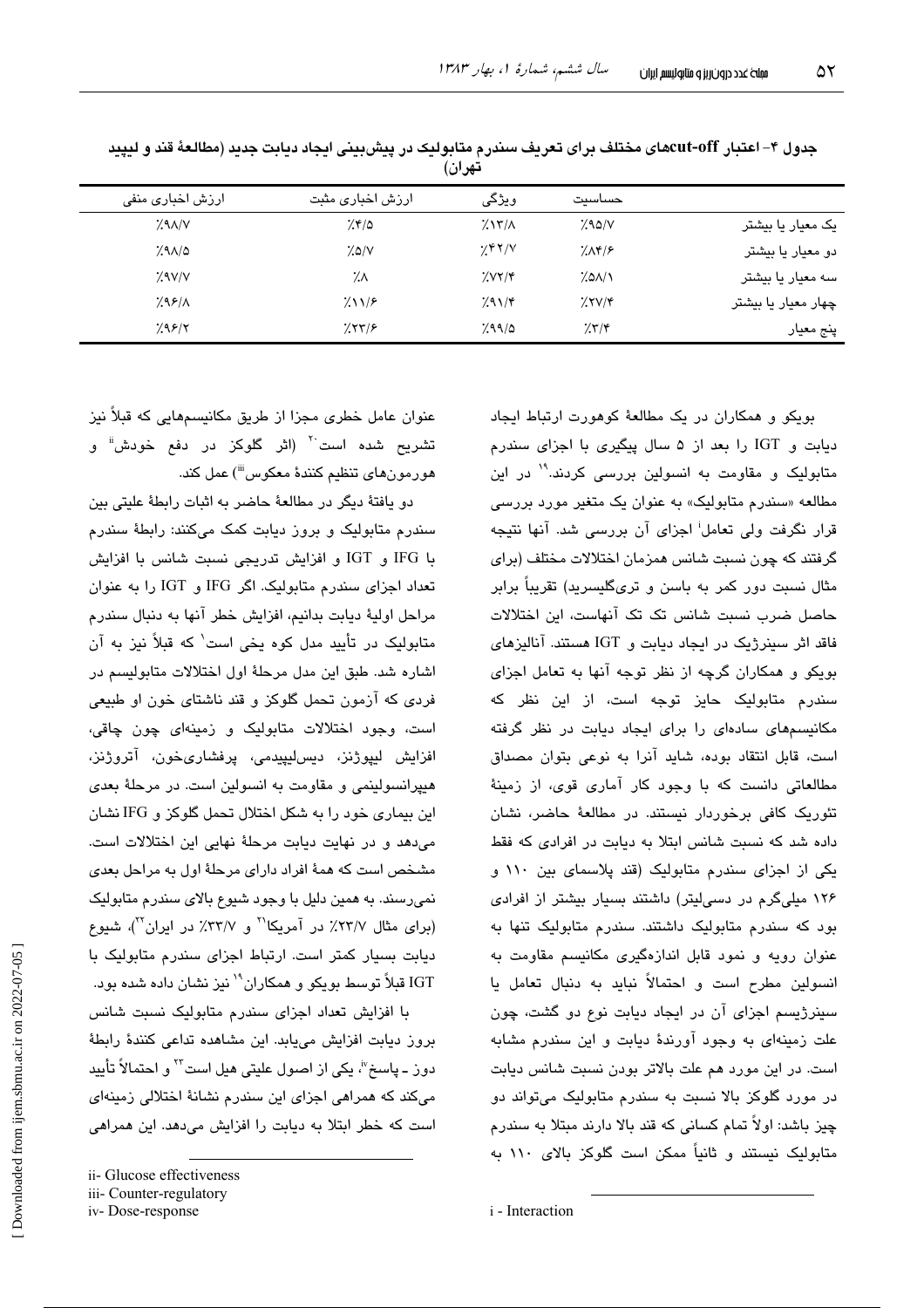همراهي آنجا اهميت بيشتري مي يابد كه وجود يک جزء سندرم به تنهایی نمیتواند پیشگویی کنندهٔ خطر بالاتری برای ابتلا به دیابت باشد. ستار و همکاران<sup>۷</sup> قبلاً این ارتباط dose-reponse را هم در مورد ابتلا به ديابت و هم در مورد بروز بیماریهای قلبی ـ عروقی نشان داده بودند. در مطالعهٔ آنها نیز نسبت خطر دیابت در مورد وجود یک عامل به تنهایی معنیدار نبود و در مورد ۲ عامل به ۴/۵، سه عامل به ۷/۲۶ و چهار یا بیشتر به ۲۴/۴ میرسید. چنین افزایش تدریجی در مورد خطر ابتلا به بیماریهای قلبی نیز به چشم مے خورد.

لاکسونن و همکاران<sup>۲۲</sup> برای مقایسهٔ معیارهای مختلف سندرم متابولیک (ATP III و WHO) حساسیت و ویژگی این معیارها را در پیشبینی بروز دیابت بررسی کردند. آنها نشان دادند که حساسیت تعریف رایج ATP III در پیش بینی دبابت بعد از ۴ سال، ۴۱٪ و ویژگی آن ۹۰٪ بود. در مطالعهٔ حاضر، حساسیت بیشتر و ویژگی کمتری برای تعریف به دست آمد (به ترتیب ۵۸/۱٪ و ۷۲/۴٪). آنچه شاید اهمیت بالبنی بیشتری داشته باشد، ارزش اخباری سندرم متابولیک به عنوان یک مرحلهٔ پیش دیابت است. ارزش اخباری مثبت ابتلا به سندرم متابولیک (که نشان میدهد چه نسبتی از میتلایان بعداً دچار دیابت میشوند) تنها ۸٪ بود. پایین بودن ارزش اخبار*ی* مثبت در این مورد کاملاً طبیعی است. پیامدهایی که شیوع پایین دارند (مانند دیابت) طبعاً در غیر حالتی که ویژگی آزمون مورد نظر ۱۰۰٪ پاشد، ارزش اخباری مثبت کمی خواهند داشت. این به آن معنی است که گرچه شانس ابتلا به دیابت در فرد مبتلا به سندرم متابولیک ٣–٢ برابر فرد عادی همان جمعیت است، باز هم رقم قابل توجهی را تشکیل نمیدهد چون میزان بروز کلی دیابت چندان بالا نیست. در این مورد نسبت شانس یا خطر نسبی براوردهای مناسبتری برای تعیین خطر ابتلا به بیماری

هستند. در مقابل همین شیوع پایین بیمار*ی* همراه با حساسیت نسبتاً قابل قبول سندرم متابولیک در پیشبینی دیابت، سبب شده است که ارزش اخباری منفی آن بسیار بالا باشد (٩٧/٧٪). این بدان معناست که عدم حضور سندرم متابولیک در ۹۷/۷٪ موارد به معنای در امان بودن فرد از ابتلای بعدی به دیابت است. این موضوع اهمیت پیشگیری را در جلوگیری از ابتلا به دیابت پر رنگتر میکند و نشان میدهد هدف اصلی پیشگیری دیابت باید افراد مبتلا به اختلالات پیش دیابتی از قبیل اجزای سندرم متابولیک باشند.<sup>۲۵</sup>

به طور کلی مطالعهٔ حاضر یافتههای قبلی را در مورد افزایش خطر ابتلا به دیابت در افراد مبتلا به سندرم متابولیک تأييد ميكند. براي چنين ارتباطي دلايل مختلفي را ميتوان در نظر گرفت. سیتوکینهای مترشحه از بافت چربی افراد چاق،<sup>۲۶</sup> مقاومت به انسولین،۱<sup>۸٬۲۷</sup> فرایند*ه*ای التهابی بدون علامت<sup>۷</sup> و حتی اثر تک تک اجزای سندرم متابولیک بدون وجود یک مکانیسم مشترک میتوانند از جملهٔ این دلایل باشند. با این حال به نظر می رسد حتی در غیاب یک مکانیسم اثبات شده، باز هم می توان توجه به سندرم متابولیک و اقدامات مناسب در جهت اصلاح آن را توصيه نمود.

# سیاسگزاری

اين پروژهٔ تحقيقاتی از طريق طرح ملی تحقيقاتی به شماره ۱۲۱ و با حمایت شورای پژوهشهای علمی کشور توسط مرکز تحقیقات غدد درون ریز و متابولیسم دانشگاه علوم پزشکی شهید بهشتی به انجام رسیده است. جا دارد که از تمامی کارکنان این مرکز و پایگاه تحقیقاتی قند و لیپید تهران که در مراحل مختلف طرح پاریگر ما بودند، سیاسگزاری کند.

### **References**

- 1. Matthaei S, Stumvoll M, Kellerer M, Haring HU. Pathophysiology and pharmacological treatment of insulin resistance. Endocr Rev 2000;21:585-618.
- $2.$ Haffner SM, Valdez RA, Hazuda HP, Mitchell BD, Morales PA, Stern MP. Prospective analysis of the insulin-resistance syndrome (syndrome X). Diabetes 1992;41:715-22.
- 3. DeFronzo RA, Ferrannini E. Insulin resistance. A multifaceted syndrome responsible for NIDDM, obesity,

hypertension, dyslipidemia, and atherosclerotic cardiovascular disease. Diabetes Care 1991;14:173-94.

- $4<sup>1</sup>$ World Health Organization. Obesity: preventing and managing the global epidemic. Report of a WHO consultation. Geneva, Switzerland: World Health Organization, 2000. (WHO technical report series, 894).
- Chan JM, Rimm EB, Colditz GA, Stampfer MJ, Willett WC. Obesity, fat distribution, and weight gain as risk factors for clinical diabetes in men. Diabetes Care 1994;17:961-9.